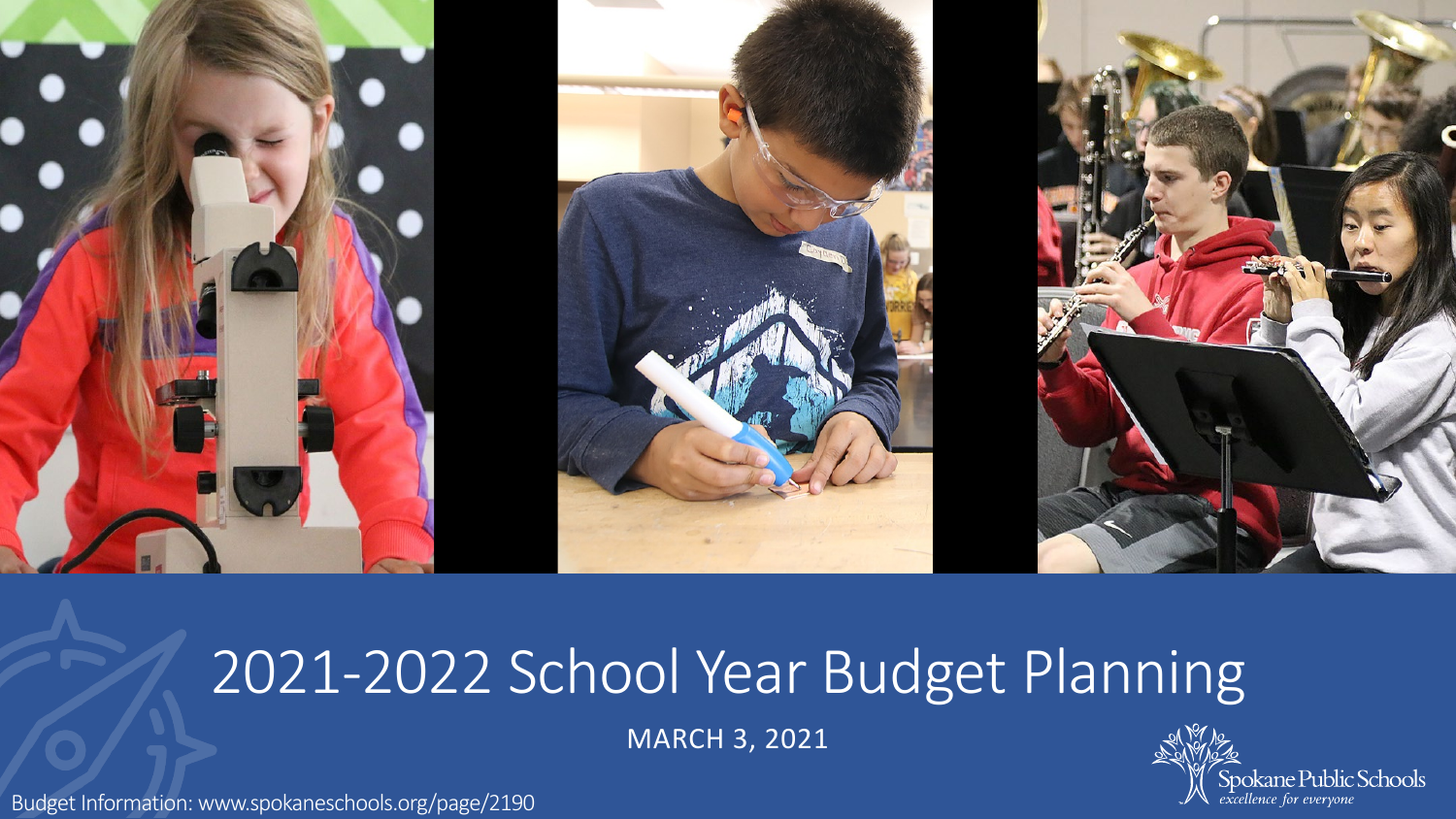# Budget Cycle

**Planning** – Adopt calendar; identify important activities, dates for decisions, and person responsible. Calendar represents guidelines for preparation and adoption of the financial plan (generally October)

**Preparation**  – Define and prioritize services and service levels; project enrollment, develop staffing allocations; estimate revenue and expenditures. Conduct hearings for staffing and support services (Dec – Apr)

**Adoption**  – Review initial proposals (May) and obtain community input. Recommend budget (July); Formal adoption by the School Board (Aug)

**Implementation**  – Sep 1, school fiscal year begins - fall staffing adjusted for actual enrollment; school location budgets updated (Nov)

**Monitoring**  – Review revenue and expenditures monthly with the School Board; monitor state and federal activities (Sep -Aug)

**Evaluation** – Present results of operations in the Comprehensive Annual Financial Report (January)

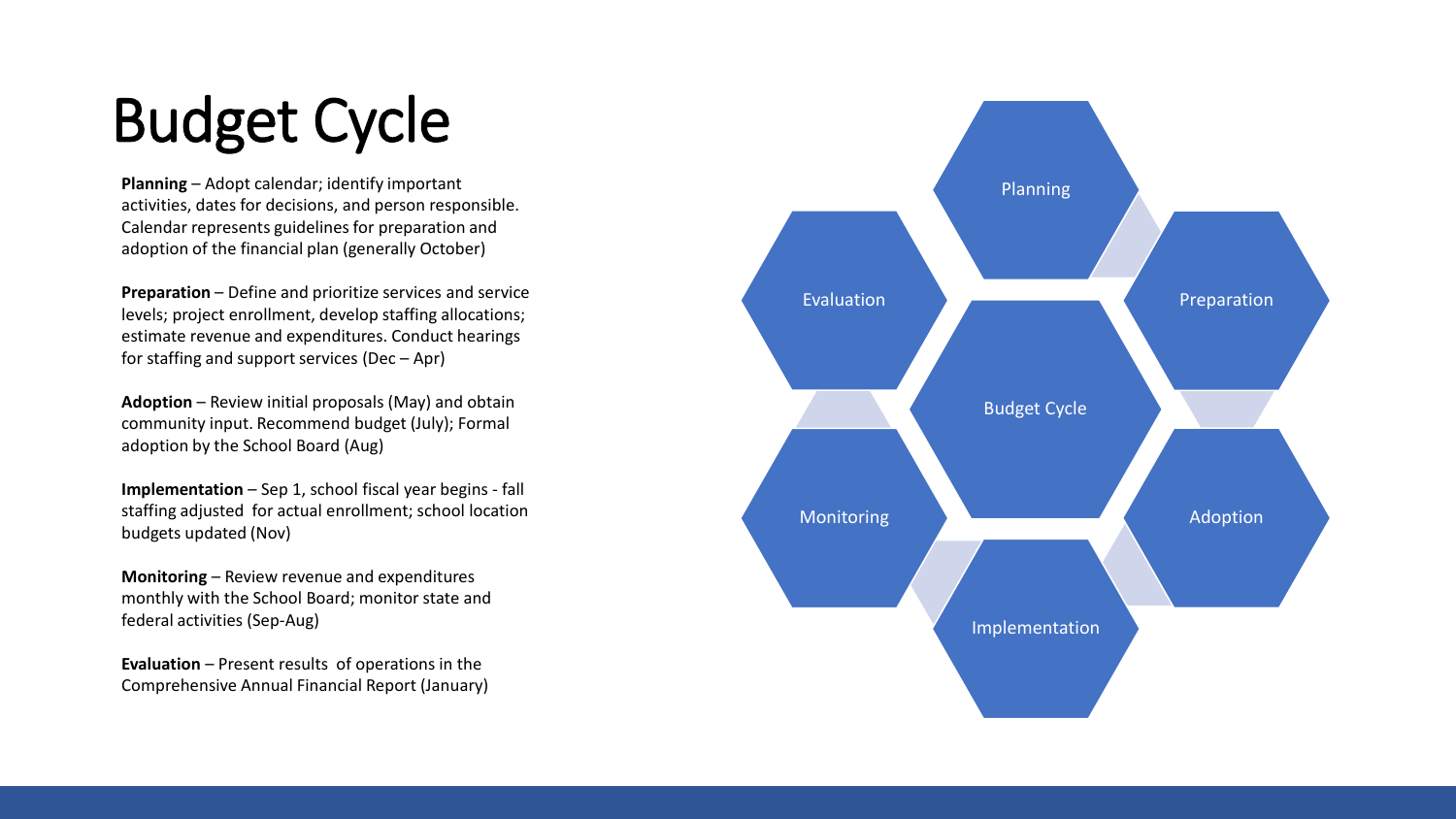### **Budget Planning Calendar – DRAFT 2021-2022**



| <b>October</b><br>$\Box$ Fiscal year close<br><b>November</b><br>□ Levy Certification Resolution, School Board Meeting, Nov 18<br>□ Levy Ballot Resolution, School Board Meeting, Nov 18                                                                                                                                                                                                                                                                                                                                     | <b>April</b><br>$\Box$ End of Legislative Session, Apr 25<br>□ School Board, Legislative update, and budget Work session, Apr 28<br>□ Review financial and enrollment forecast, School Board Meeting, Apr 28                         |
|------------------------------------------------------------------------------------------------------------------------------------------------------------------------------------------------------------------------------------------------------------------------------------------------------------------------------------------------------------------------------------------------------------------------------------------------------------------------------------------------------------------------------|--------------------------------------------------------------------------------------------------------------------------------------------------------------------------------------------------------------------------------------|
| <b>December</b><br>$\Box$ Year end financial report & enrollment, staffing and budget Impact, Dec 2<br>$\Box$ Interim Financial & Enrollment reports, School Board Meeting, Dec 16                                                                                                                                                                                                                                                                                                                                           | <b>May</b><br>□ CAC, Provide Budget Update, TBD<br>Leadership Conference Meetings, Provide Budget Update                                                                                                                             |
| <b>January – March</b><br>□ School Board, Budget Calendar and budget overview, Friday delivery Jan 22<br>$\Box$ 2021 State Legislative Session begins, Jan 11 (105 day session)                                                                                                                                                                                                                                                                                                                                              | Community, Budget Open House(s), TBD<br>School Board, Work session on budget, May 26                                                                                                                                                 |
| □ EPO Levy election day, Feb 9<br>□ Thought Exchange engagement on budget priorities, TBD<br>$\Box$ Staff: Analyze current and prior year expenditures<br>□ Staff: Identify Department and Program Objectives<br>$\Box$ Staff: Prepare initial plan for use of second round of federal funding                                                                                                                                                                                                                               | June<br>□ School Board, Special Session: Community Budget Information Forum, Jun 9<br>□ School Board, Work Session on budget development, Jun 16<br>□ Superintendent's Preliminary Budget Presentation, School Board Meeting, Jun 23 |
| $\Box$ Staff: Determine staffing allocations and enrollment projections<br>$\Box$ Staff: Obtain feedback on initial budget priorities, Leadership conference meetings<br>$\Box$ Staff: Refine budget estimates: Calculate estimated budget gap, review spending<br>adjustment plans, determine reduction of educations programs & services if needed<br>□ School Board, Work session on budget, Mar 3<br>□ School Board, Work session on budget, Mar 17<br>□ Adopt 2020-2021 Budget Priorities, School Board Meeting, Mar 24 | July - August<br>$\Box$ Draft Budget available to the public, Jul 10<br>□ School Board Work session on Budget, Aug 4<br>□ Budget Presentation, Public Hearing & Budget Adoption, School Board<br>Meeting, Action, Aug 11             |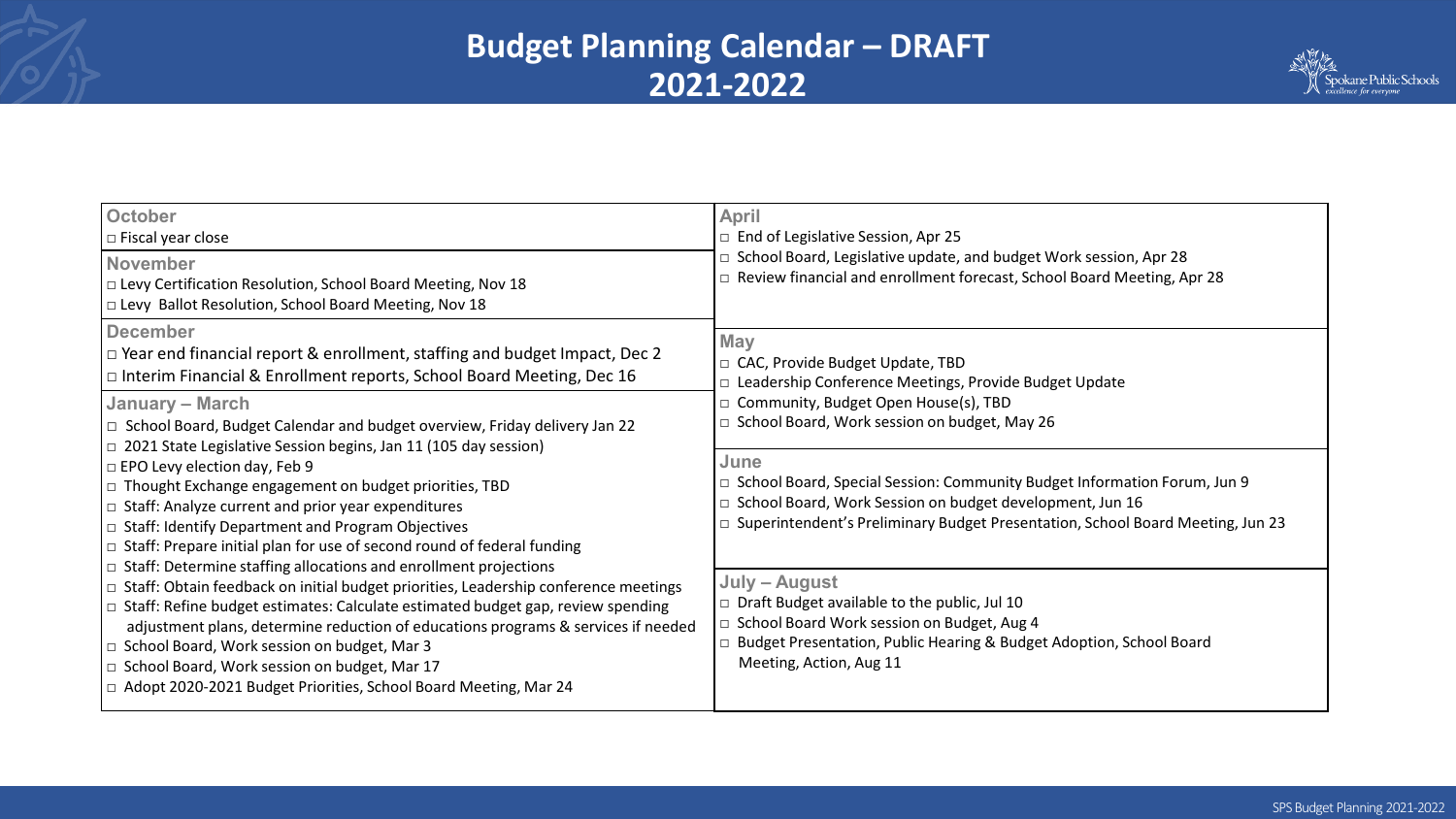

#### • Policy 6000 – Program Planning, Budget Preparation, Adoption and Implementation

- o The district's annual budget is tangible evidence of the board's commitment toward fulfilling the strategic plan and objectives of the district and providing for the efficient and effective operation of the district. The budget expresses in specific terms the services to be provided, consistent with immediate and long-range goals and resources available and establishes priorities within broad program areas such as basic education, other separately funded programs and support services.
- o Each year a budget will be prepared for the ensuing fiscal year. Annually, in the fall, the School Board adopts a budget development calendar to provide internal and external constituents the opportunity to participate in budget development processes that lead to the preparation of the complete financial plan of the district for the ensuing fiscal year…

#### • Policy 6022 – Minimum Fund Balance

 $\circ$  Fund balance is a critical component of sound financial practices. A minimum fund balance provides a buffer against unforeseen risk and financial uncertainty. The minimum fund balance policy is calculated at 5-6% of prior year expenditures

#### • School Board Resolution 2011-11 Budget Development Process

- o Budget development for SPS had traditionally followed the state's funding allocation formulas which, in some instances, are not required and, in some respects, do not match the priorities considered and established by the Board; and
- o The Board desired to focus financial resources, to the greatest degree possible, on those programs and services that match the needs of the District's students;
- o The Board resolved to ensure a budget planning process to provide sufficient and timely opportunity for the Board to allocate resources that will be most beneficial to the District's students.

#### • School Board Resolution 2013-26 Budget Considerations

- o The Board recognized that to prepare students for successful careers in the 21st century, the academic content they study needs to be more rigorous than in the past, and the students generally need to successfully complete a post-secondary program with either a technical/vocational certification, a 2-year or a 4-year college degree; and
- o Board intends to allocate fiscal resources to maximize the long term growth in academic achievement levels for students in the District and established goals "to increase, if possible, the percentage of the general fund budget allocated towards Teaching and direct classroom activities…"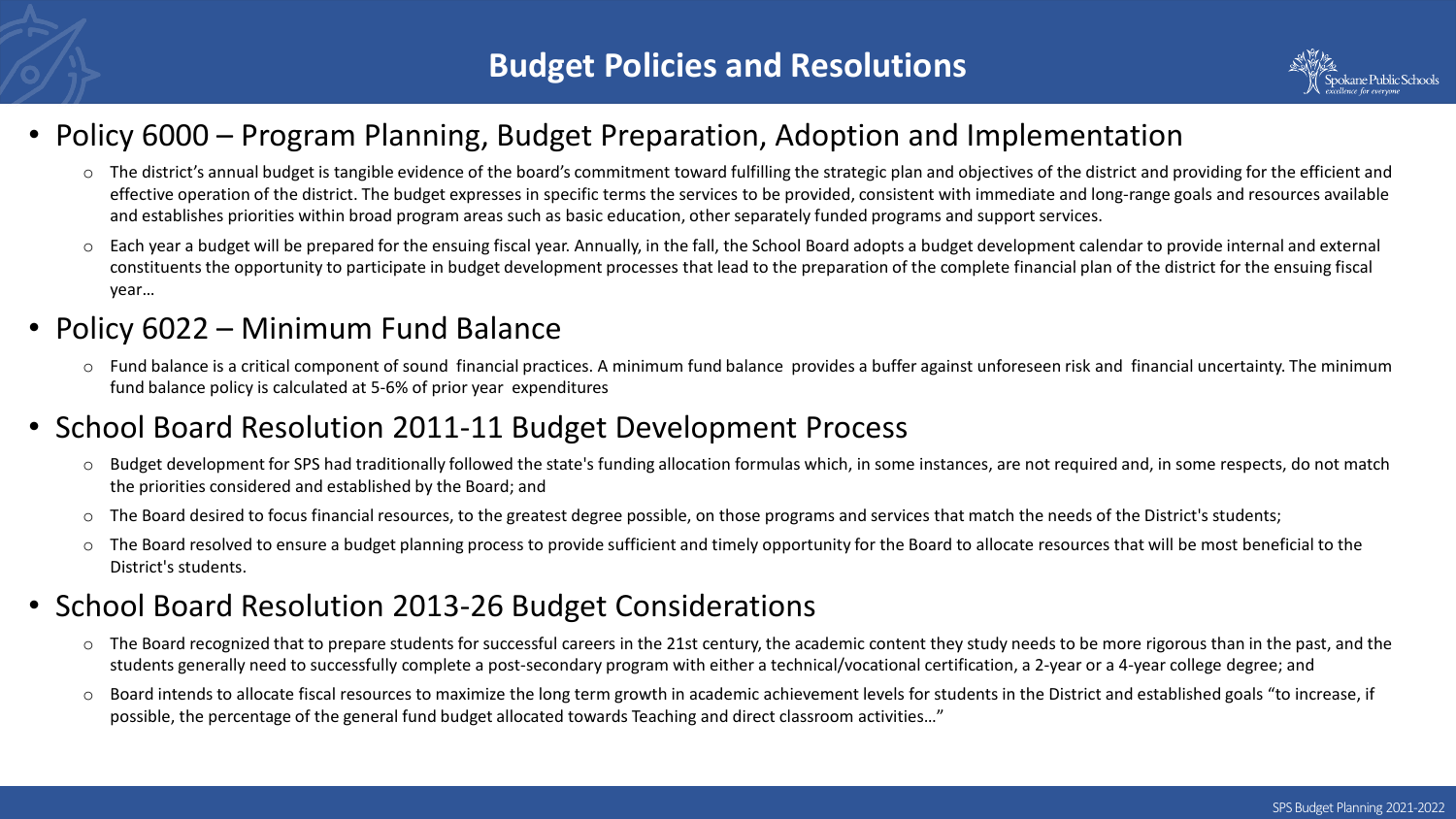

## Specific strategies to support students due to COVID-19:

- Support accelerated learning to compensate for learning loss
	- Lower class sizes
	- Social emotional learning
	- Learning center and/or other academic support model
- Restore staffing/services to 2018 level

Retain and grow use of 1:1 technology:

- Continue integration of technology into instructional programs
- Review and/or revise technology plan to support 1:1 device repairs and replacement cycle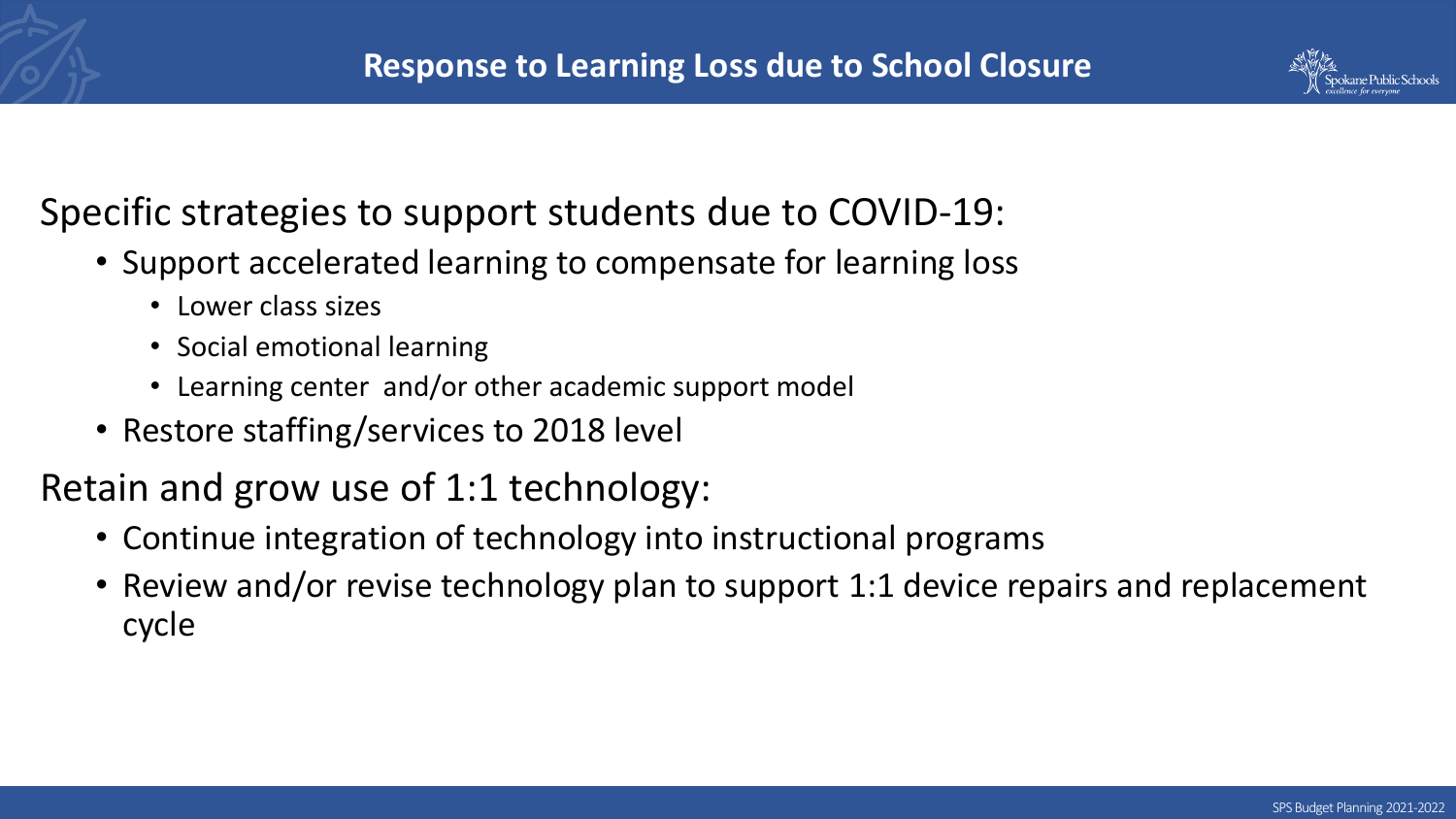

#### **Historical Standards As Previously Adopted**

- Focus financial resources on programs that directly support the District Strategic Plan and student achievement, with an emphasis on maximizing instructional time with certificated staff and:
	- Preparing students to successfully complete some form of post-secondary experience: military careers, technical or trade programs, 2-year or 4- year degree (T-2-4)
	- Ensuring and supporting equitable offerings for students of all academic abilities at all grade levels
	- Maintaining a strong K-3 foundation (e.g. all-day kindergarten and lower-class size)
	- Increasing, where possible, new resources toward teaching and direct classroom activities consistent with School Board Resolution 2013-26
- Maintain a safe learning and working environment for students and staff
- Sustain staff, parent and community support
- Maintain the District's:
	- Financial integrity
	- Investments in human capital, facilities, technology and other physical assets
	- Commitment toward market sensitive employee compensation
- Retain an essential level of support services for District operations
- Assure revenue generating programs break even (e.g. Nutrition Services, Express, Camps, etc.)
- Budget decisions should be:
	- Student focused equitable •practical •sustainable (ongoing revenue supports ongoing expenditures) •timely •cost effective<br>•commensurate with adjustments in student enrollment •evaluated on an ongoing basis, based on th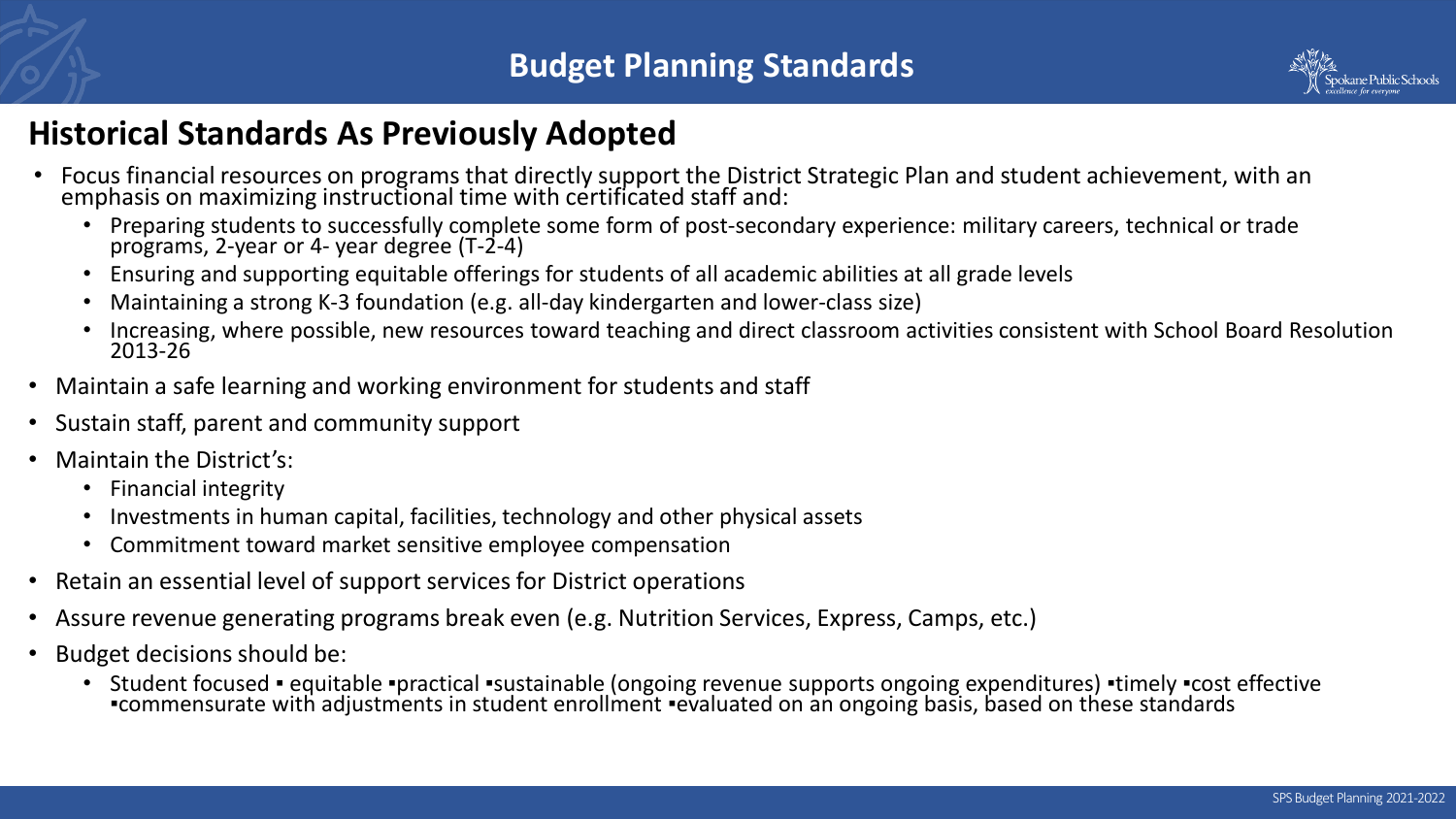

## **Historical Principles As Previously Adopted**

- The guiding Principles for 2020-2021 Budget Development are to:
	- Protect basic needs for educating the whole child
	- Provide equitable distribution of resources that recognize the diverse needs of students
	- Maximize in person education time and focus on relationship building and student engagement during periods of remote/distance learning
	- Implement academic supports to accelerate recovery of learning loss
	- Continue integration of technology into instructional programs
	- Maintain essential support services
	- Meet legal compliance and educational standards